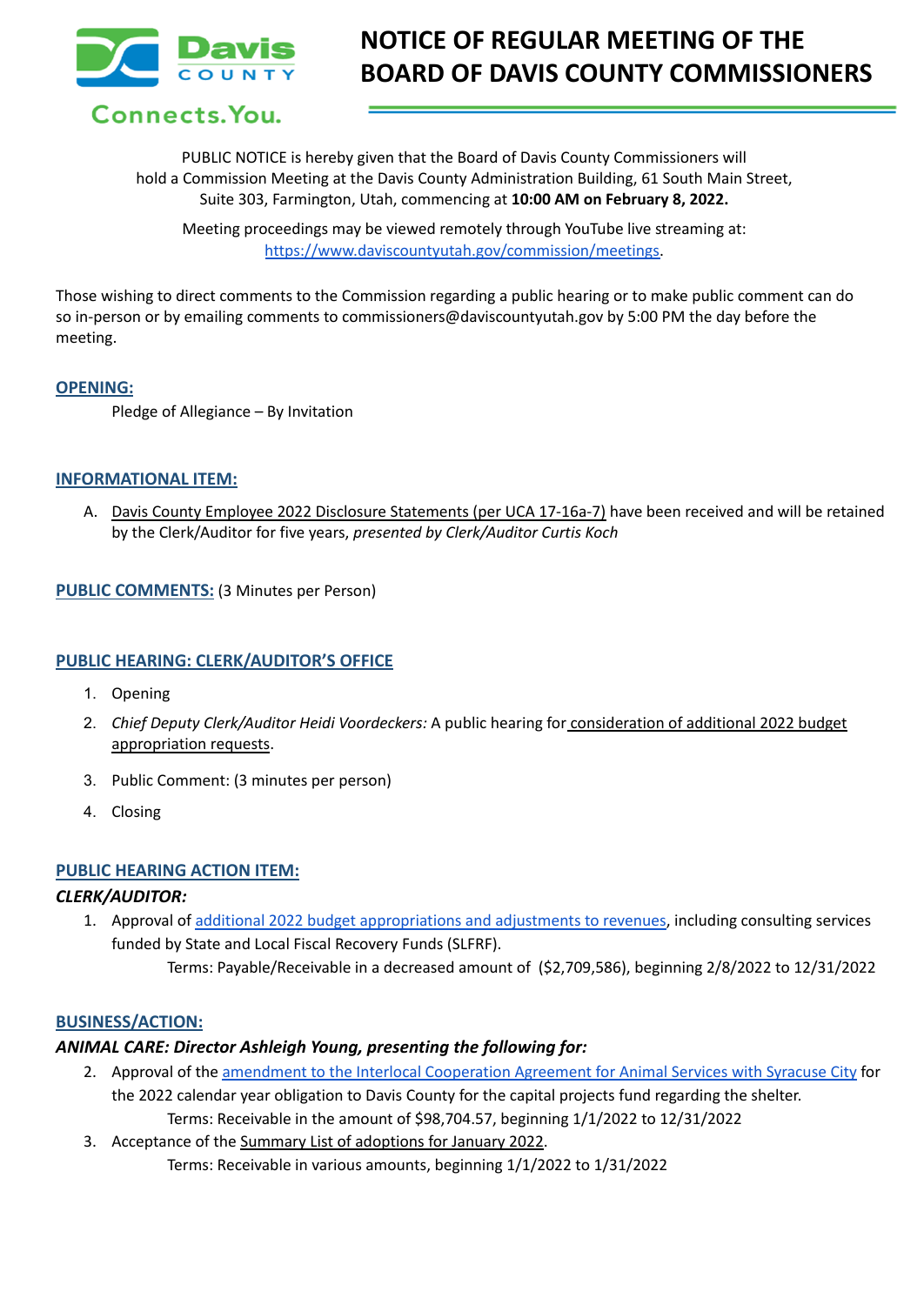# *COMMISSION OFFICE: Commissioner Randy Elliott, presenting the following for:*

4. Approval of the [appointment](https://drive.google.com/file/d/1w3lB1W52FIlfI0tSkgZMKJcBaNpuIwjM/view?usp=sharing) of Davis County Planning Manager, Jeff Oyler, as Davis County's proxy at the Haights Creek Irrigation Company annual meeting of stockholders on February 19, 2022. Terms: Beginning 2/8/2022 to 2/19/2022

## *COMMUNITY & ECONOMIC DEVELOPMENT: Director Kent Andersen, presenting the following for:*

- 5. Approval of the contract with [Sanderson](https://drive.google.com/file/d/1tb2Zzg4Ubz6DcOEQkwtx4tMT1voSVu26/view?usp=sharing) Wrestling Academy for the Wrestling Summer Camp. Terms: Receivable in the amount of \$2,268.90, beginning 6/29/2022 to 7/2/2022
- 6. Approval of the [contract](https://drive.google.com/file/d/1bhZg5lY9nxriNenepbPo6GASTvScF-H0/view?usp=sharing) with Joseph Deutsch for the Scrapefest Car Show. Terms: Receivable in the amount of \$3,351.70, beginning 4/23/2022 to 4/24/2022
- 7. Approval of the contract with Utah [Avalanche](https://drive.google.com/file/d/1eeLmz2pkkHD4Hk640AfbT82pzXqYqKGi/view?usp=sharing) for the Presidents Cup Soccer Tournament. Terms: Receivable in the amount of \$5,356, beginning 8/29/2022 to 9/5/2022
- 8. Approval of the contract with Rocky [Mountain](https://drive.google.com/file/d/1nNkzGI5Nbr0n3r6vGy3CJn-jNMpdICD1/view?usp=sharing) Gun Show for the Gun and Ammo Show. Terms: Receivable in the amount of \$5,191.20, beginning 8/10/2022 to 8/14/2022

# *HEALTH: Director Brian Hatch, presenting the following for:*

## **Family Health Services**

9. Approval of the [amendment](https://drive.google.com/file/d/183-KsBEWxxxWb-gs6t6_YHFLaNHPNBCl/view?usp=sharing) to the Maternal and Child Health FFY 2021 Contract with the Utah Department of [Health](https://drive.google.com/file/d/183-KsBEWxxxWb-gs6t6_YHFLaNHPNBCl/view?usp=sharing) adding 2nd quarter funding for FFY 2022.

Terms: Receivable in an additional amount of \$23,807, beginning 1/1/2022 to 9/30/2022

# *LIBRARY: Director Josh Johnson, presenting the following for:*

- 10. Approval of the [Summary](https://drive.google.com/file/d/1kmfzPkeSw88O_3qNxN14LIWRHviRa_Tq/view?usp=sharing) List of low dollar contracts signed by the Director. Terms: Payable in the amount of \$200, beginning 11/6/2021 to 3/29/2022
- 11. Approval of the Summary List of [donations](https://drive.google.com/file/d/1cCzMuai4ZWJ0KQv2_j-CQ_33gL6VYfgd/view?usp=sharing) of books and materials over \$50.

Terms: Receivable in materials for an amount valued at \$1,103.50, beginning 10/1/2021 to 12/31/2021

12. Approval of the amendment to the Purchase and Sale Agreement with Clearfield Community [Development](https://drive.google.com/file/d/1g3gxxl9Gk3ExTqsKy1mn0I3g5Ld8VlX-/view?usp=sharing) and [Renewal](https://drive.google.com/file/d/1g3gxxl9Gk3ExTqsKy1mn0I3g5Ld8VlX-/view?usp=sharing) Agency reimbursing the Library and no longer requiring the County to perform hazardous materials remediation.

Terms: Receivable in the amount of \$100,000, beginning 12/11/2018 to 3/31/2022

13. Approval of the amendment to the Library Lease Agreement with Clearfield Community [Development](https://drive.google.com/file/d/1S1WWOvnGwIhleYcQk2WioO8Fg8XSJez3/view?usp=sharing) and [Renewal](https://drive.google.com/file/d/1S1WWOvnGwIhleYcQk2WioO8Fg8XSJez3/view?usp=sharing) Agency changing the term expiration from one year after completion to March 31, 2022. Terms: Beginning 12/11/2018 to 3/31/2022

# *PUBLIC WORKS: Director Adam Wright, presenting the following for:*

14. Approval of the [amendment](https://drive.google.com/file/d/1gxAqornPCMoGutCR1ubAbf1cAreO-1x5/view?usp=sharing) to the Standard Design Professional Services Contract with Horrocks Engineers amending the date in which the remaining services are required. Terms: Beginning 2/8/2022 to 12/31/2023

# *SHERIFF'S OFFICE: Chief Deputy Susan Poulsen, presenting the following for:*

15. Ratification of the Disclosure of Lobbying Activities and Program Narrative with the US [Department](https://drive.google.com/file/d/1sbhgtULiQmAKaKaZEQf8BqC5iXKA0rlE/view?usp=sharing) of Justice connected to the Coronavirus Emergency Supplemental Funding Program grant. Terms: Beginning 4/21/2021